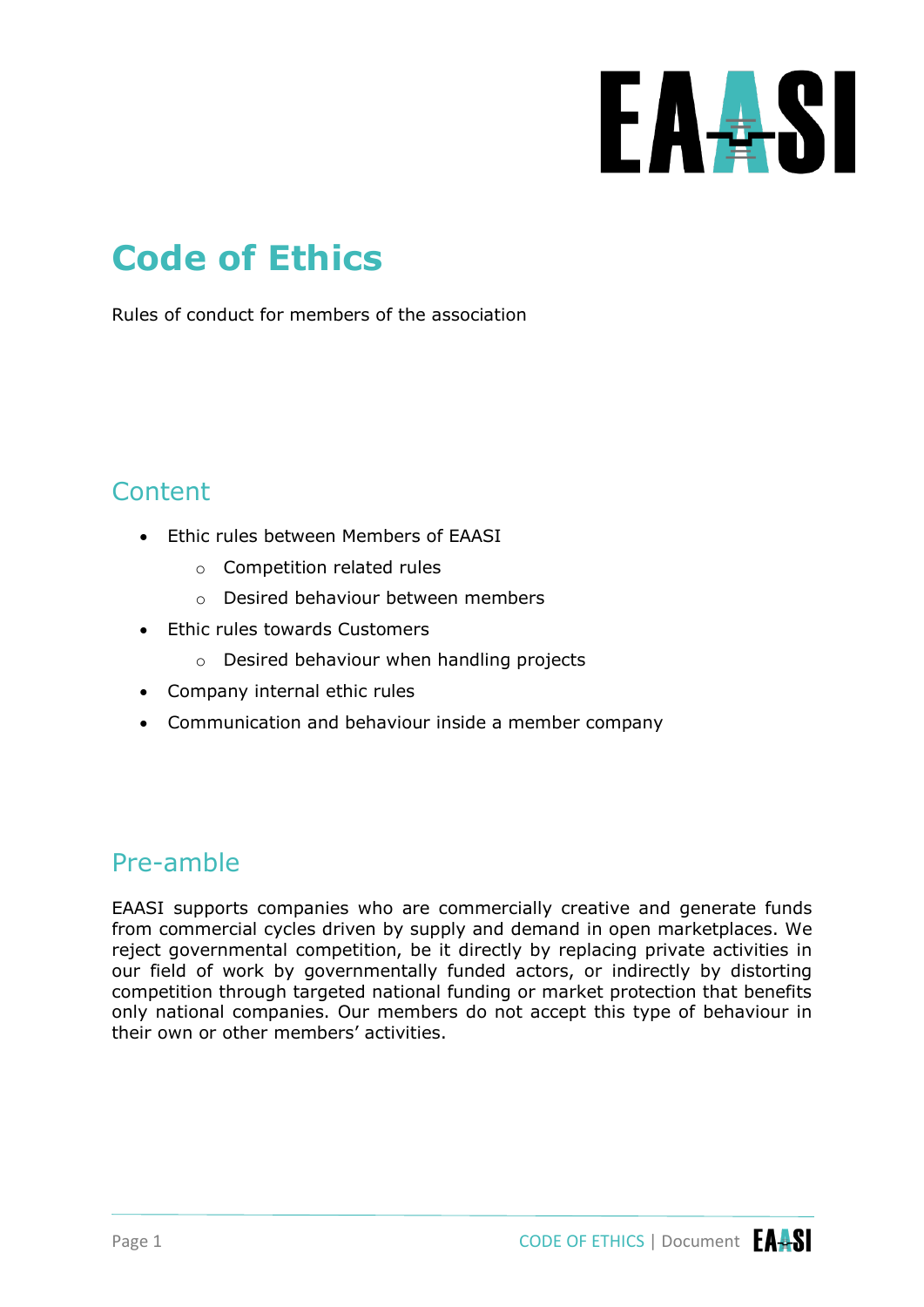#### Ethic rules between Members

- Members will compete under a spirit of mutual respect
- Members will behave fairly towards each other
- Members will make efforts not to harm the market
- Members will not damage each others reputation
- Members will support each other in building and extending their joint market
- Members will not accept unfair competition
- Members will endeavour to inform each other prior to the engagement of an employee of another member
- Members will avoid unlawful aggressive strategies when trying to access a new market
- Members will support other members with urgent or emergency situations applying fair tariffs

#### Ethic rules towards Customers

- Members will receive customer requirements with respect.
- Members will identify possible ambiguities and / or contradictions in customer requirements and obtain the necessary clarifications.
- Members will make every effort to meet contractual obligations in terms of quality, quantity, and delivery time.
- Members will raise customer awareness for contract-award criteria with a good balance between quality and price. They will maintain fair remuneration for high-quality products.
- Members will communicate honestly, openly and on time in all project phases.